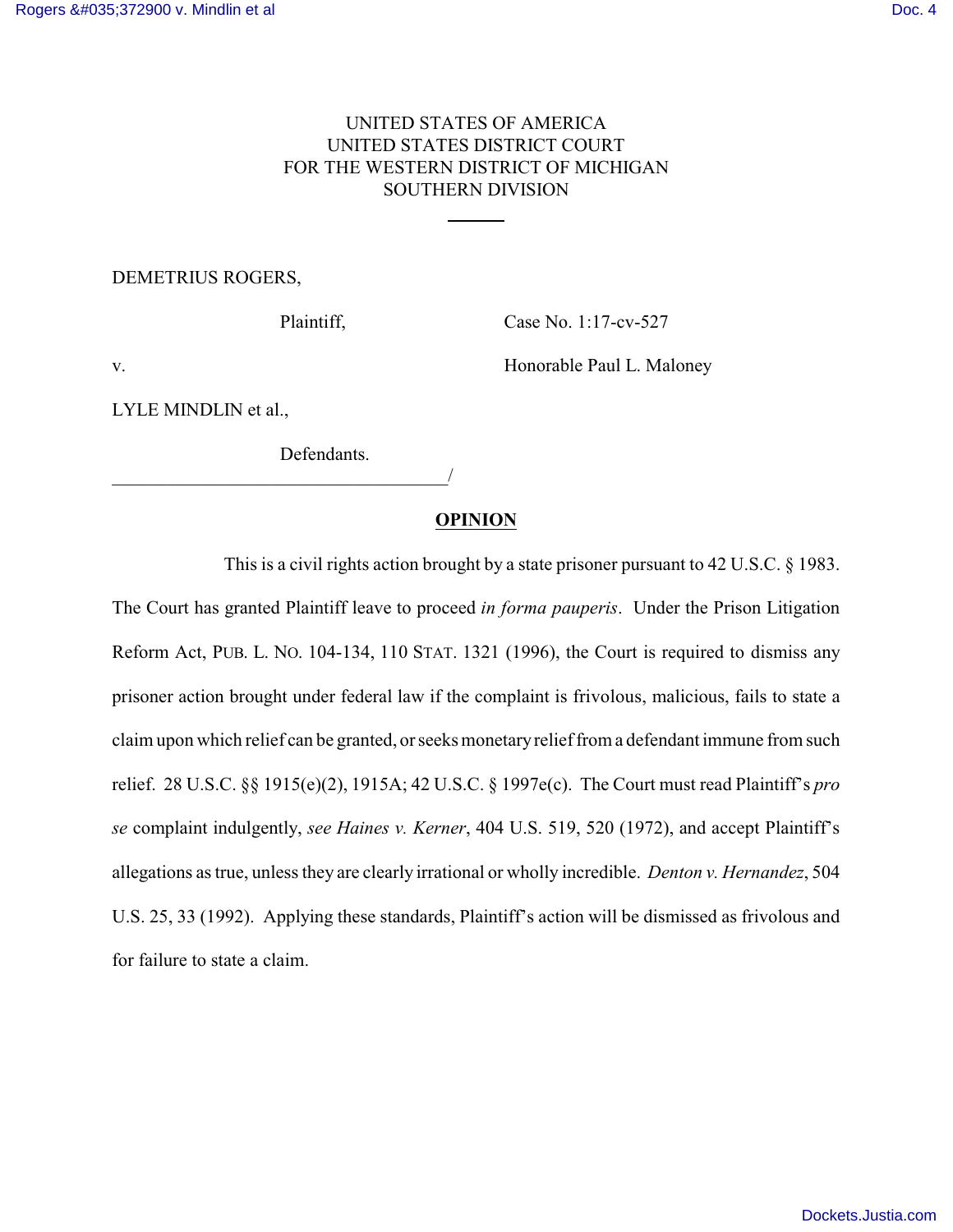### **Factual Allegations**

Plaintiff Demetrius Rogers is presently incarcerated with the Michigan Department of Corrections (MDOC) at the Kinross Correctional Facility (KCF) in Kincheloe, Michigan. Plaintiff has filed suit against Defendants Dr. Lyle S. Mindlin and Corizon Medical Services. Plaintiff alleges that he suffered an injury, specifically a fracture, to his right elbow when he was arrested on August 2, 2010. He contends that since he was incarcerated with the MDOC on January 14, 2011, he has not been provided the treatment he wants for his elbow injury.

Plaintiff alleges that during the first week of March, 2011, he was seen by an unknown physician at the E.C. Brooks Correctional Facility (LRF). That physician directed Plaintiff to use warm compresses and to stretch his right arm to improve extension and flexion.

Plaintiff was transferred to the Muskegon Temporary Facility (MTF) on April 7, 2012. In that facility he made several healthcare requests regarding the pain, disfigurement, and discomfort in his right elbow.

Plaintiff was transferred back to LRF on May 8, 2013, for x-rays of his right elbow. The x-rays were read by Defendant Dr. Lyle S. Mindlin. Plaintiff attaches Defendant Mindlin's unsigned radiology report to his complaint. (May 8, 2013 Radiology Report, ECF No. 1-1, PageID.7.) Defendant Mindlin found "no conclusive radiographic evidence of fracture, dislocation, osseous or joint pathology." *Id.* His impression was that Plaintiff had a "[n]ormal right elbow." *Id.*  Plaintiff contends that Defendant Mindlin misread or altered Plaintiff's x-ray films. (Compl., ECF No. 1, PageID.4.) Plaintiff filed a grievance against Defendant Mindlin more than three years after his radiology report. (Grievance LRF16120236128E, ECF No. 1-1, PageID.13.) The grievance was rejected as untimely. (Id., PageID.13-17.)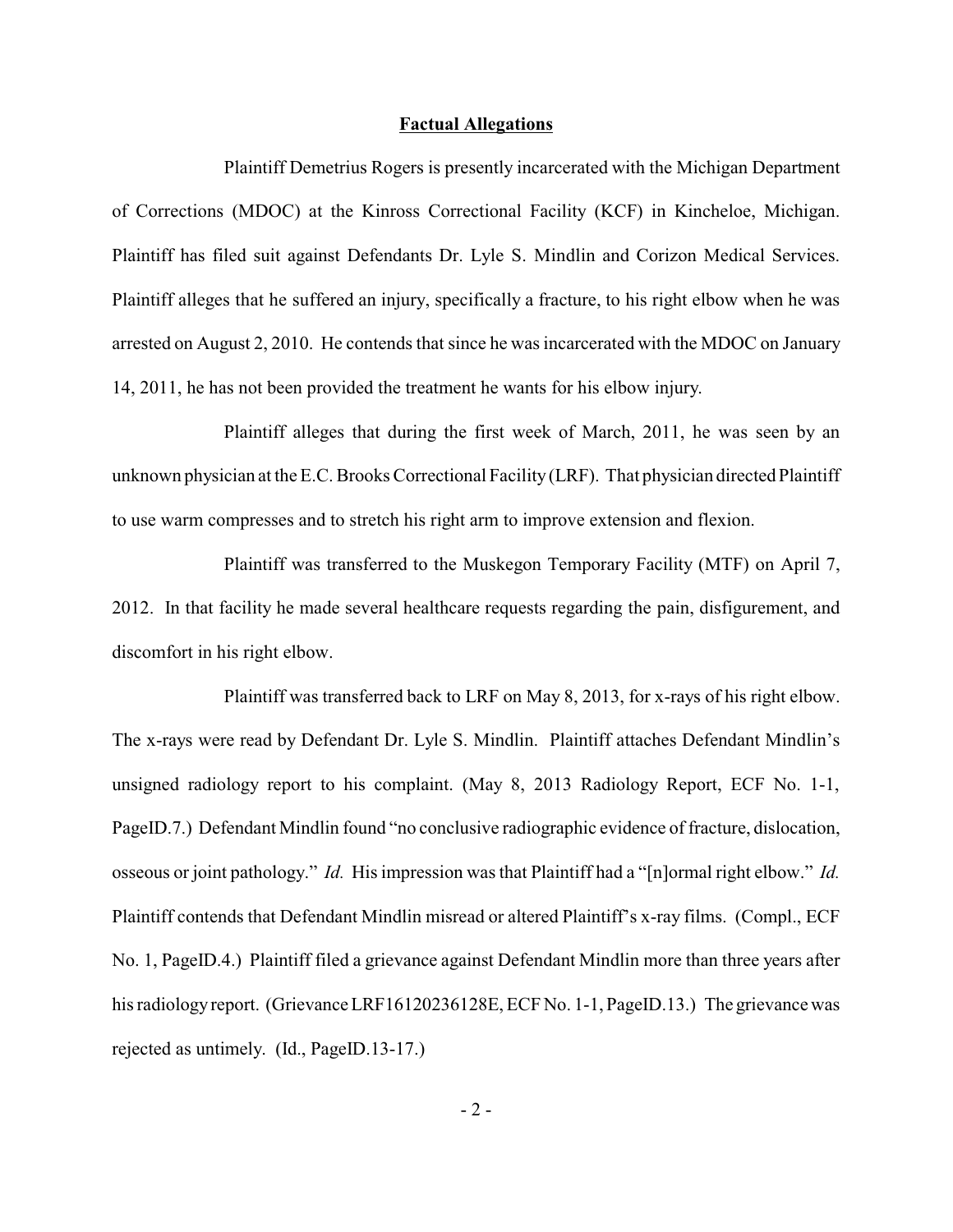On May 24, 2013, Plaintiff was transferred to the Ojibway Correctional Facility

(OCF) where he continued to seek medical treatment for pain because of his injured elbow. He filed

healthcare requests seeking treatment (OCF Healthcare Requests and Responses, ECF No. 1-1,

PageID.34-63), followed by a grievance when he thought the treatment was inadequate. (Grievance

OCF1310-628-12D1, ECF No. 1-1, PageID.18-20.)

On August 14, 2015, Dr. Dale Asche ordered x-rays of Plaintiff's right elbow. On

August 20, 2015, Dr. Marinus Van Ooyen reported his findings regarding the x-rays:

There is deformity of the olecranon process which is probably due to a previous fracture. There is considerable arthritic change in the elbow joint at this time. The bones are in normal alignment. I do not see any evidence of a acute fracture. No effusion is seen.

IMPRESSION: Arthritis. Deformity of the olecranon process which is probably due to a previous fracture.

(Radiology Report, ECF No. 1-1, PageID.9.) Dr. Asche reported to Plaintiff that:

Right elbow shows evidence of a previous fracture. Otherwise there is arthritis. Of note, bone alignment is normal, and no new fracture is present.

(Diagnostic Testing Result Notification, ECF No. 1-1, PageID.8.)

Plaintiff alleges that he made several requests to see an orthopedic surgeon while he

was incarcerated at OCF. Each request was denied. He filed another grievance regarding the

treatment provided for his elbow on October 1, 2015. (Grievance OCF 1510-0607-12D1, ECF No.

1-1, PageID.21-25.)

Plaintiff has since been transferred to the Baraga Correctional Facility (AMF), the

Marquette Branch Prison (MBP) (MBP Healthcare Requests and Responses, ECF No. 1-1,

PageID.61-64) and then, finally, to the Kinross Correctional Facility (KCF) (KCF Healthcare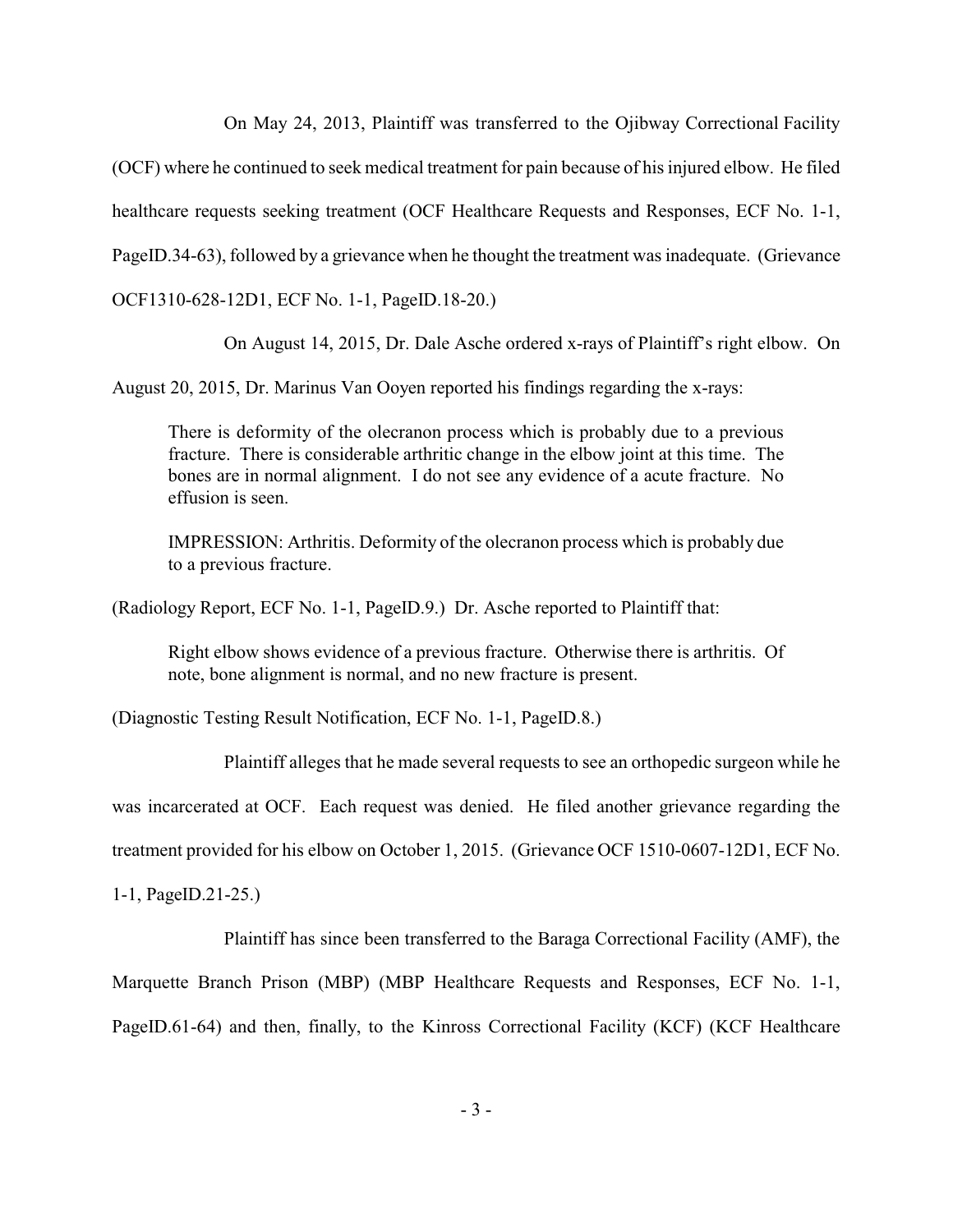Requests and Responses, ECF NO. 1-1, PageID.65-84). Plaintiff continued to seek additional treatment for his elbow, specifically consultation with an orthopedic specialist. The doctors and nurses offered treatment, but not the specific treatment sought by Plaintiff.

The instant complaint is not the first time Plaintiff has brought to the Court's attention his claim that the doctors and nurses of the MDOC are failing to provide the treatment he wants for his elbow. By complaint dated August 12, 2014, Plaintiff raised the same claims, but he named as defendants OCF, MTF, and LRF. *Rogers v. Ojibway Correctional Facility et al.*, No. 2:14-cv-171 (W.D. Mich.) (herein *Rogers I*) (Compl., 2:14-cv-171, PageID.1-4). The Court dismissed Plaintiff's complaints against the MDOC correctional facilities because of sovereign immunity; but the Court also considered whether Plaintiff had stated a claim against the individual healthcare providers he referenced in his complaint. (Op., 2:14-cv-171, PageID.14-22.) The Court concluded that Plaintiff had failed to sufficientlyallege the objective and subjective elements of an Eighth Amendment claim for deliberate indifference to serious medical needs. (Op., 2:14-cv-171, PageID.20-21.)

Plaintiff responded to the *Rogers I* opinion and judgment byfiling a motion to amend his complaint to name the individual defendants and to conform his allegations to Eighth Amendment pleading requirements, albeit in very conclusory fashion. (Proposed Am. Compl., 2:14cv-171, PageID.38-42.) The Court rejected Plaintiff's motion because the case was already closed. (Ord., 2:14-cv-171, PageID.37.)

Plaintiff appealed this Court's *Rogers I* judgment to the Sixth Circuit Court of Appeals. *Rogers v. Ojibway Correctional Facility, et al.*, No. 14-2200 (6th Cir.) (herein *Rogers I Appeal*). After filing his appellate brief, Plaintiff also filed a motion for leave to file an amended complaint. *Rogers I Appeal* (Mot. to Amend, ECF No. 9.) Plaintiff's proposed amended complaint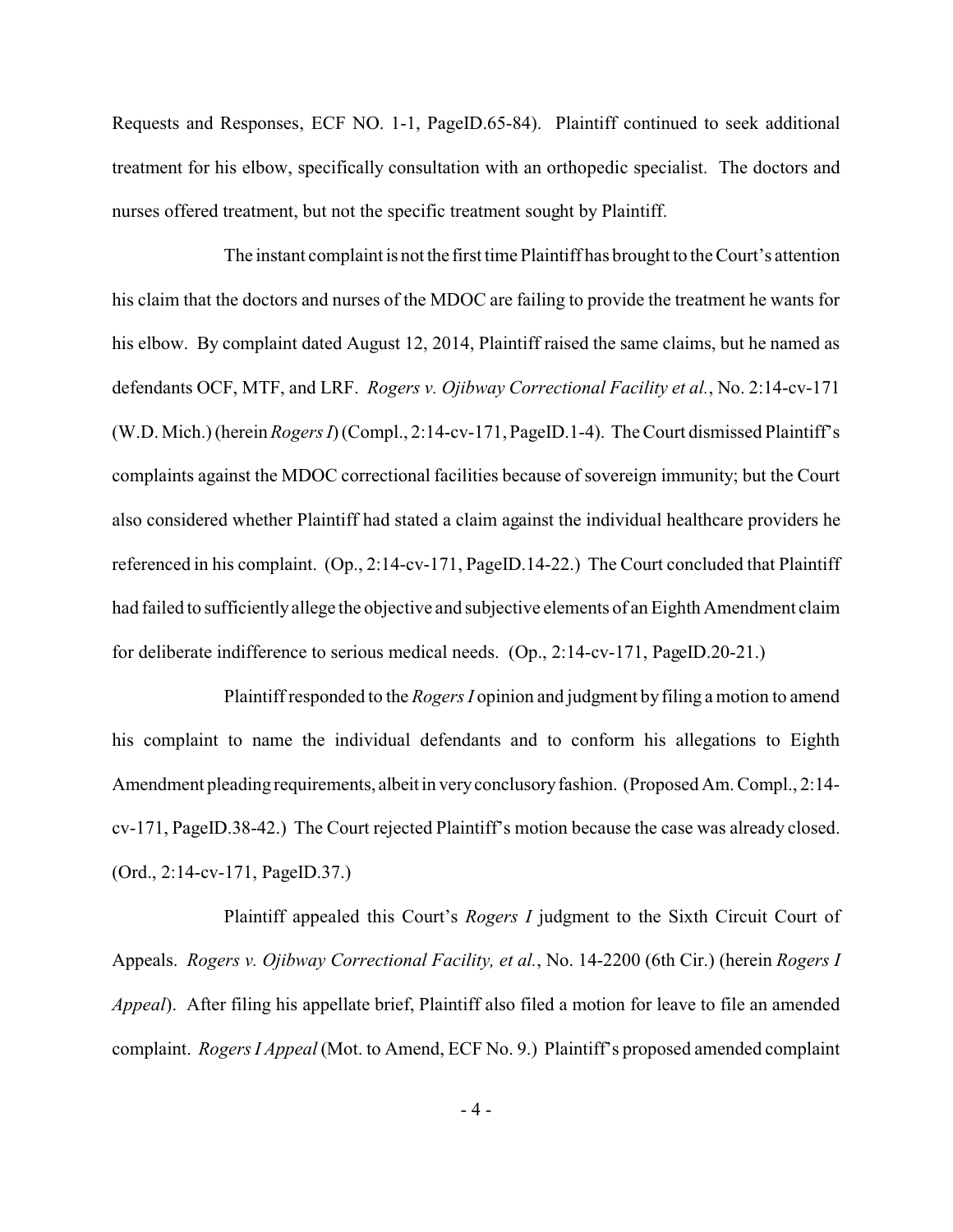was virtually identical to the proposed amended complaint he filed in this Court. (*Id*.) The Sixth Circuit affirmed this Court's judgment dismissing Plaintiff's *Rogers I* complaint and rejection of the proposed amended complaint, and also independently rejected as futile the proposed amended complaint that Plaintiff filed in the Sixth Circuit. The Court of Appeals explained:

The district court properlyconcluded that the three state correctional facilities named as defendants in Rogers's complaint are not persons under § 1983 and are immune from suit under the Eleventh Amendment. *See Will v. Mich. Dep't of State Police*, 491 U.S. 58, 71 (1989); *Harrison v. Michigan*, 722 F.3d 768, 771 (6th Cir. 2013).

Moreover, even if Rogers's complaint is construed as seeking relief from individual defendants rather than the state, he failed to allege a constitutional violation. A complaint that a physician has been negligent in diagnosing or treating a medical condition does not state a claim of medical mistreatment under the Eighth Amendment. *Estelle v. Gamble*, 429 U.S. 97, 106 (1976); *Santiago v. Ringle*, 734 F.3d 585, 591 (6th Cir. 2013). Rather, a prisoner must show that the physician exhibited "deliberate indifference" to the prisoner's "serious medical needs." *Estelle*, 429 U.S. at 104. "When a prison doctor provides treatment, albeit carelessly or inefficaciously, to a prisoner, he has not displayed a deliberate indifference to the prisoner's needs, but merely a degree of incompetence which does not rise to the level of a constitutional violation." *Santiago*, 734 F.3d at 591 (citation and alteration omitted).

Even assuming that Rogers's arm pain constitutes a sufficiently serious medical need, he failed to allege sufficient facts from which to infer that his treating physicians were deliberately indifferent to a serious risk of harm arising from that need. *See id.* Rogers's treating physicians responded to his complaints of discomfort and limited mobility by instructing him to use a warm compress or heating pad, ordering an x-ray that revealed normal results, and offering him pain medication. Rogers's belief that "more should have been done bywayof diagnosis and treatment" does not establish deliberate indifference. *Estelle*, 429 U.S. at 107 (holding that, where prison physicians treated prisoner's lower back pain with bed rest, muscle relaxants, and pain relievers, the prisoner failed to state a claim for deliberate indifference based on the failure to pursue additional forms of treatment).

Rogers's proposed amended complaint fares no better. It cures the first deficiency identified by the district court—the failure to name a proper defendant—and, unlike his original complaint, expressly alleges deliberate indifference to a serious medical need. But the amended complaint, like the original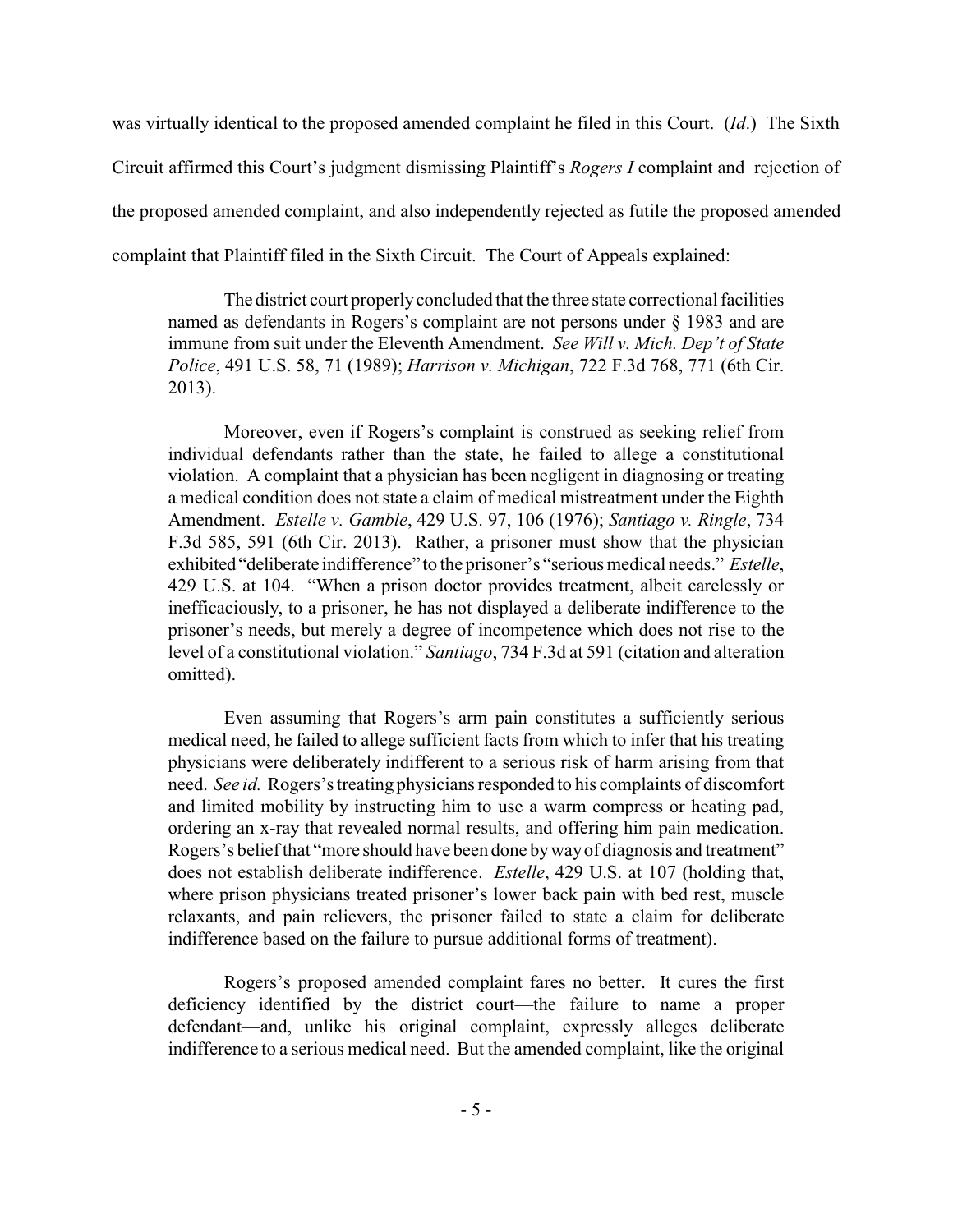complaint, reflects that Rogers's treating physicians, while not granting his request to see a specialist, took steps to diagnose and treat his condition. Because these allegations do not give rise to an Eighth Amendment claim, amendment would have been futile.

For these reasons, we affirm the district court's judgment and deny Rogers's motion for leave to file an amended complaint.

*Rogers v. Ojibway Correctional Facility*, No. 14-2200, at 2-3 (6th Cir. Mar. 23, 2015).

It is against that backdrop that the Court will consider Plaintiff's present complaint.

### **Discussion**

I. Failure to state a claim

A complaint may be dismissed for failure to state a claim if it fails "'to give the defendant fair notice of what the . . . claim is and the grounds upon which it rests.'" *Bell Atl. Corp. v. Twombly*, 550 U.S. 544, 555 (2007) (quoting *Conley v. Gibson*, 355 U.S. 41, 47 (1957)). While a complaint need not contain detailed factual allegations, a plaintiff's allegations must include more than labels and conclusions. *Twombly*, 550 U.S. at 555; *Ashcroft v. Iqbal*, 556 U.S. 662, 678 (2009) ("Threadbare recitals of the elements of a cause of action, supported bymere conclusory statements, do not suffice."). The court must determine whether the complaint contains "enough facts to state a claim to relief that is plausible on its face." *Twombly*, 550 U.S. at 570. "A claim has facial plausibility when the plaintiff pleads factual content that allows the court to draw the reasonable inference that the defendant is liable for the misconduct alleged." *Iqbal*, 556 U.S. at 679. Although the plausibility standard is not equivalent to a "'probability requirement,' . . . it asks for more than a sheer possibility that a defendant has acted unlawfully." *Iqbal*, 556 U.S. at 678 (quoting *Twombly*, 550 U.S. at 556). "[W]here the well-pleaded facts do not permit the court to infer more than the mere possibility of misconduct, the complaint has alleged – but it has not 'show[n]' – that the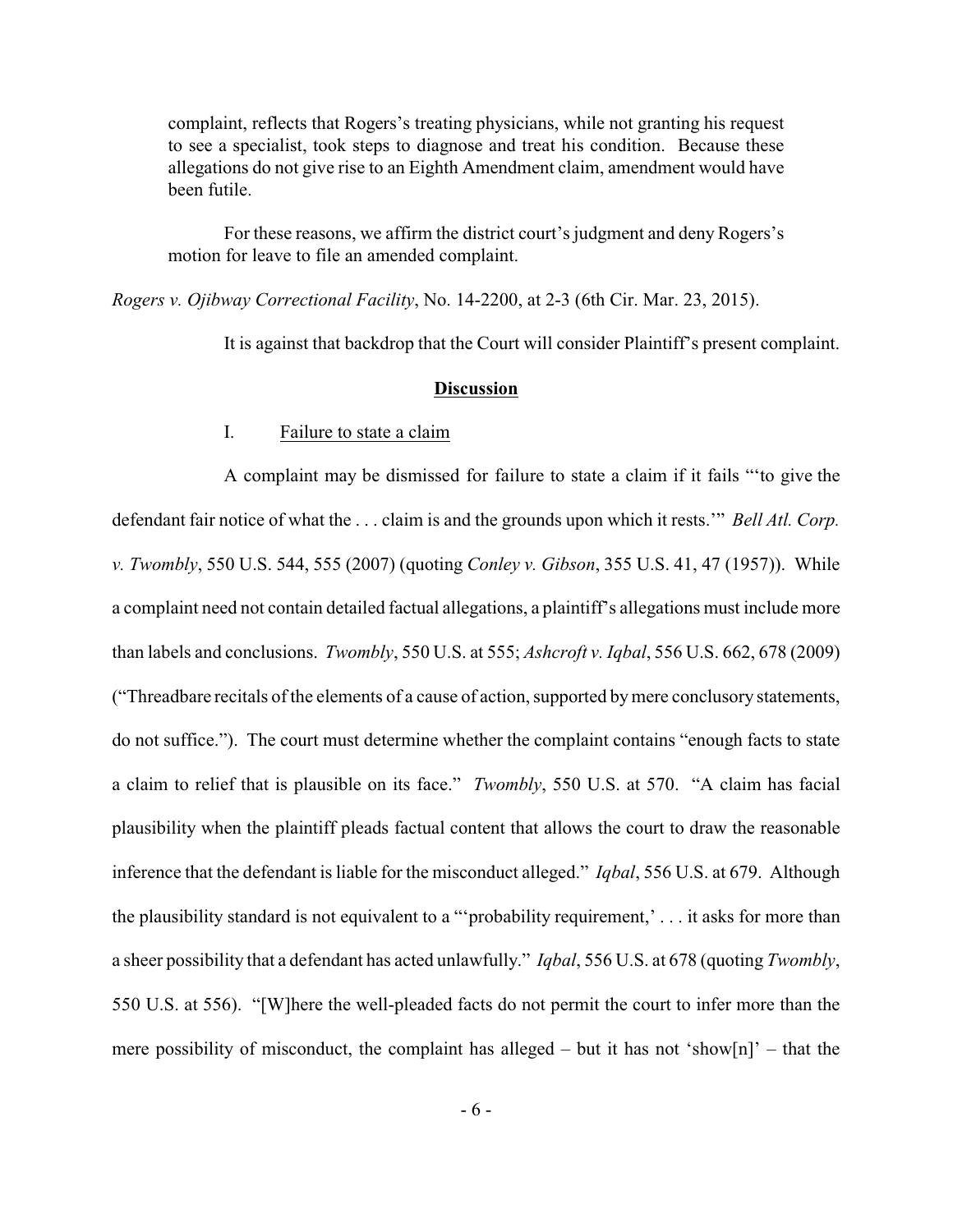pleader is entitled to relief." *Iqbal*, 556 U.S. at 679 (quoting FED. R. CIV. P. 8(a)(2)); *see also Hill v. Lappin*, 630 F.3d 468, 470-71 (6th Cir. 2010) (holding that the *Twombly/Iqbal* plausibility standard applies to dismissals of prisoner cases on initial review under 28 U.S.C. §§ 1915A(b)(1) and 1915(e)(2)(B)(i)).

To state a claim under 42 U.S.C. § 1983, a plaintiff must allege the violation of a right secured by the federal Constitution or laws and must show that the deprivation was committed by a person acting under color of state law. *West v. Atkins*, 487 U.S. 42, 48 (1988); *Dominguez v. Corr. Med. Servs.*, 555 F.3d 543, 549 (6th Cir. 2009). Because § 1983 is a method for vindicating federal rights, not a source of substantive rights itself, the first step in an action under § 1983 is to identify the specific constitutional right allegedly infringed. *Albright v. Oliver*, 510 U.S. 266, 271 (1994). Plaintiff alleges that the Defendants have been deliberately indifferent to Plaintiff's serious medical needs in violation of the Eighth Amendment.

### II. Plaintiff's claim against Defendant Mindlin is untimely

State statutes of limitations and tolling principles apply to determine the timeliness of claims asserted under 42 U.S.C. § 1983. *Wilson v. Garcia*, 471 U.S. 261, 268-69 (1985). For civil rights suits filed in Michigan under § 1983, the statute of limitations is three years. *See* MICH. COMP. LAWS § 600.5805(10); *Carroll v. Wilkerson*, 782 F.2d 44, 44 (6th Cir. 1986) (per curiam); *Stafford v. Vaughn*, No. 97-2239, 1999 WL 96990, at \*1 (6th Cir. Feb. 2, 1999). Accrual of the claim for relief, however, is a question of federal law. *Collyer v. Darling*, 98 F.3d 211, 220 (6th Cir. 1996); *Sevier v. Turner*, 742 F.2d 262, 272 (6th Cir. 1984). The statute of limitations begins to run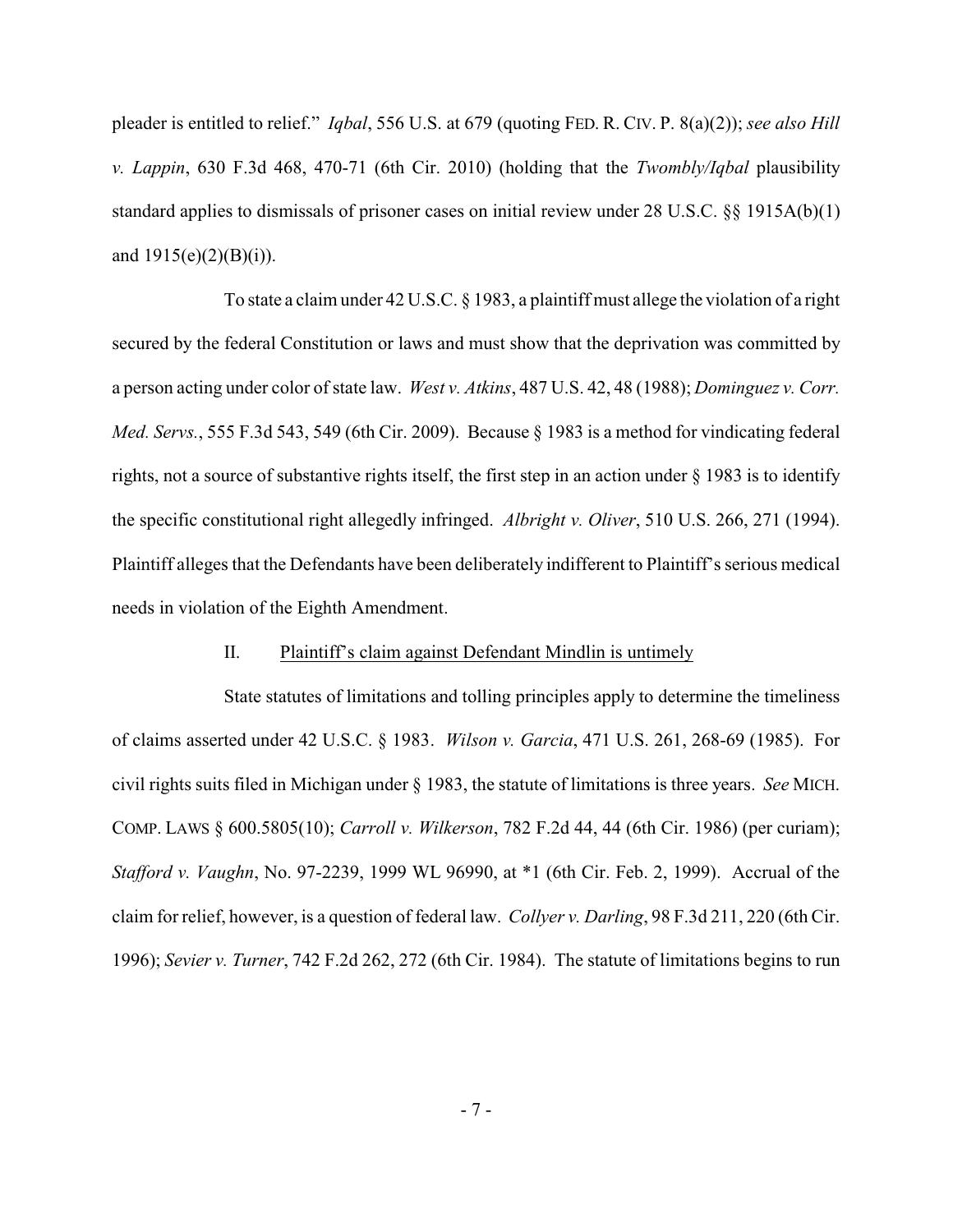when the aggrieved party knows or has reason to know of the injury that is the basis of his action. *Collyer*, 98 F.3d at 220.<sup>1</sup>

Plaintiff's claim against Defendant Mindlin is untimely. He asserts that Defendant Mindlin misread or altered Plaintiff's x-ray on May 8, 2013.<sup>2</sup> Defendant Mindlin's misconduct must have been apparent immediately to Plaintiff. Plaintiff knew he had fractured his right elbow in 2010. (Compl., ECF No. 1, PageID.3.) Defendant Mindlin's radiology report declaring the x-rays "reveal[ed] no conclusive radiographic evidence of fracture, dislocation, osseous or joint pathology" and that Plaintiff had a "normal right elbow" must have appeared to be glaringly incorrect to Plaintiff. (Radiology Report, ECF No. 1-1, PageID.7.) Plaintiff immediately requested additional testing, undoubtedly because he believed the radiology report to be wrong. (Health Care Request, ECF No. 1-1, PageID.32.)

Plaintiff had reason to know of the "harms" done to him during May of 2013, at the time they occurred. Hence, his claims accrued in May of 2013. However, he did not file his complaint until June 7, 2017, well past Michigan's three-year limit. Moreover, Michigan law no longer tolls the running of the statute of limitations when a plaintiff is incarcerated. *See* MICH. COMP. LAWS § 600.5851(9). Even if the statute were tolled during the entire pendency of *Rogers*

<sup>&</sup>lt;sup>1</sup>28 U.S.C. § 1658 created a "catch-all" limitations period of four years for civil actions arising under federal statutes enacted after December 1, 1990. The Supreme Court's decision in *Jones v. R.R. Donnelley &Sons Co.*, 541 U.S. 369 (2004), which applied this federal four-year limitations period to a suit alleging racial discrimination under § 1981 does not apply to prisoner claims under 28 U.S.C. § 1983 because, while § 1983 was amended in 1996, prisoner civil rights actions under § 1983 were not "made possible" by the amended statute. *Id.* at 382.

<sup>2</sup>Plaintiff makes no allegations against Defendant Mindlin that relate to conduct after May 8, 2013. The documents Plaintiff attached to his complaint reveal that Defendant Mindlin prepared a radiology report based on new x-rays on January 17, 2017. (Radiology Report, ECF No. 1-1, PageID.10.) In that report, however, Defendant Mindlin notes spurring about the coronoid process and the olecranon. *Id.* Plaintiff does not suggest any wrongdoing associated with Defendant Mindlin's January 17, 2017 report.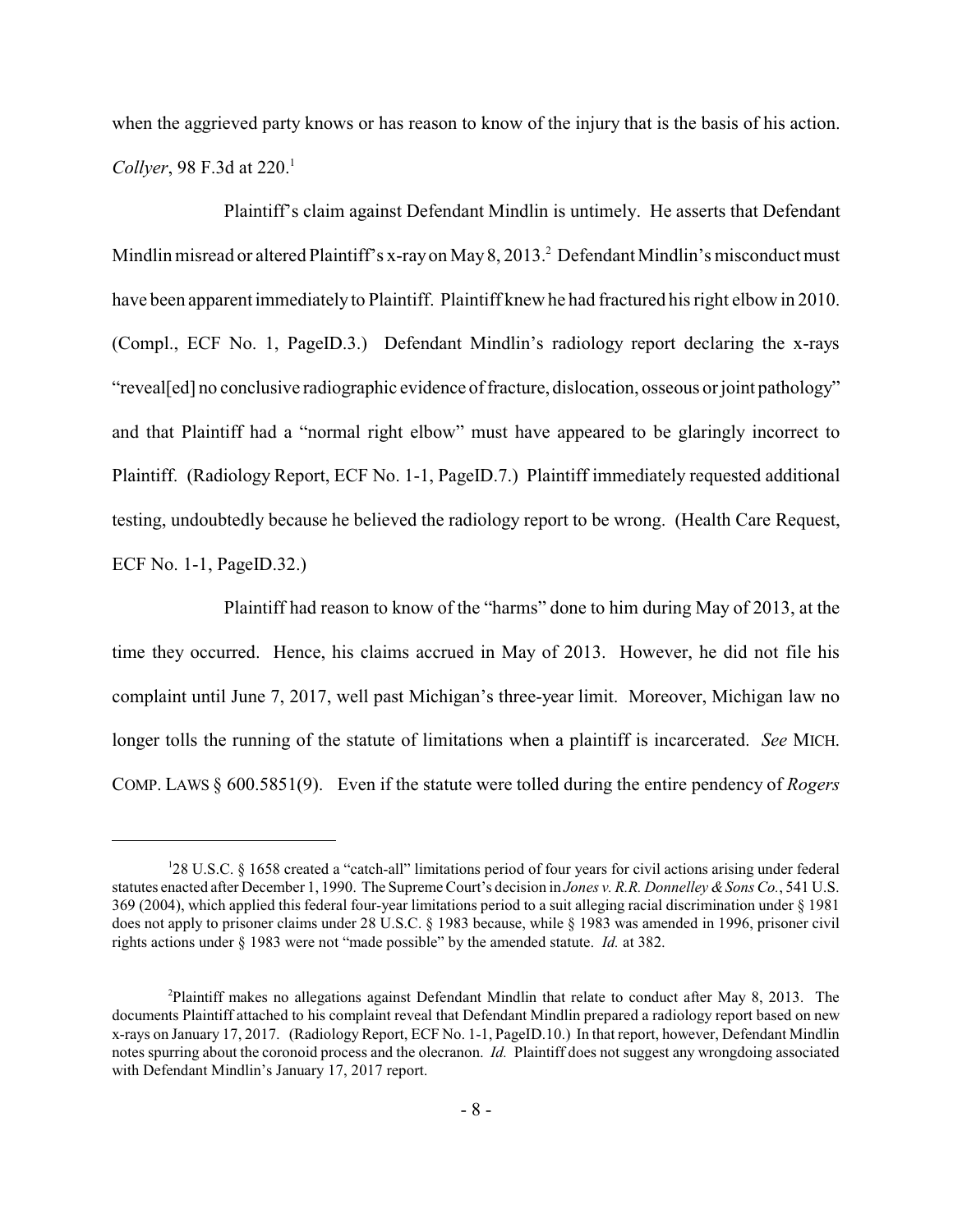*I*, (August 12, 2014 to April 16, 2015), Plaintiff's claim would still be untimely. Further, it is well established that ignorance of the law does not warrant equitable tolling of a statute of limitations. *See Rose v. Dole*, 945 F.2d 1331, 1335 (6th Cir. 1991); *Jones v. Gen. Motors Corp.*, 939 F.2d 380, 385 (6th Cir. 1991); *Mason v. Dep't of Justice*, No. 01-5701, 2002 WL 1334756, at \*2 (6th Cir. June 17, 2002).

A complaint "is frivolous where it lacks an arguable basis either in law or in fact." *Neitzke v. Williams*, 490 U.S. 319, 325 (1989). A complaint may be dismissed as frivolous if it is time-barred by the appropriate statute of limitations. *See Dellis v. Corr. Corp. of Am.*, 257 F.3d 508, 511 (6th Cir. 2001). The Sixth Circuit has repeatedly held that when a meritorious affirmative defense based upon the applicable statute of limitations is obvious from the face of the complaint, *sua sponte* dismissal of the complaint is appropriate. *See Dellis*, 257 F.3d at 511; *Beach v. Ohio*, No. 03-3187, 2003 WL 22416912, at \*1 (6th Cir. Oct. 21, 2003); *Castillo v. Grogan*, No. 02-5294, 2002 WL 31780936, at \*1 (6th Cir. Dec. 11, 2002); *Duff v. Yount*, No. 02-5250, 2002 WL 31388756, at \*1-2 (6th Cir. Oct. 22, 2002); *Paige v. Pandya*, No. 00-1325, 2000 WL 1828653 (6th Cir. Dec. 5, 2000). Accordingly, Plaintiff's claim against Defendant Mindlin must be dismissed as frivolous.

### III. No substantive allegations against Corizon Medical Services

It is a basic pleading essential that a plaintiff attribute factual allegations to particular defendants. *See Twombly*, 550 U.S. at 544 (holding that, in order to state a claim, a plaintiff must make sufficient allegations to give a defendant fair notice of the claim). Where a person is named as a defendant without an allegation of specific conduct, the complaint is subject to dismissal, even under the liberal construction afforded to *pro se* complaints. *See Frazier v. Michigan*, 41 F. App'x 762, 764 (6th Cir. 2002) (dismissing the plaintiff's claims where the complaint did not allege with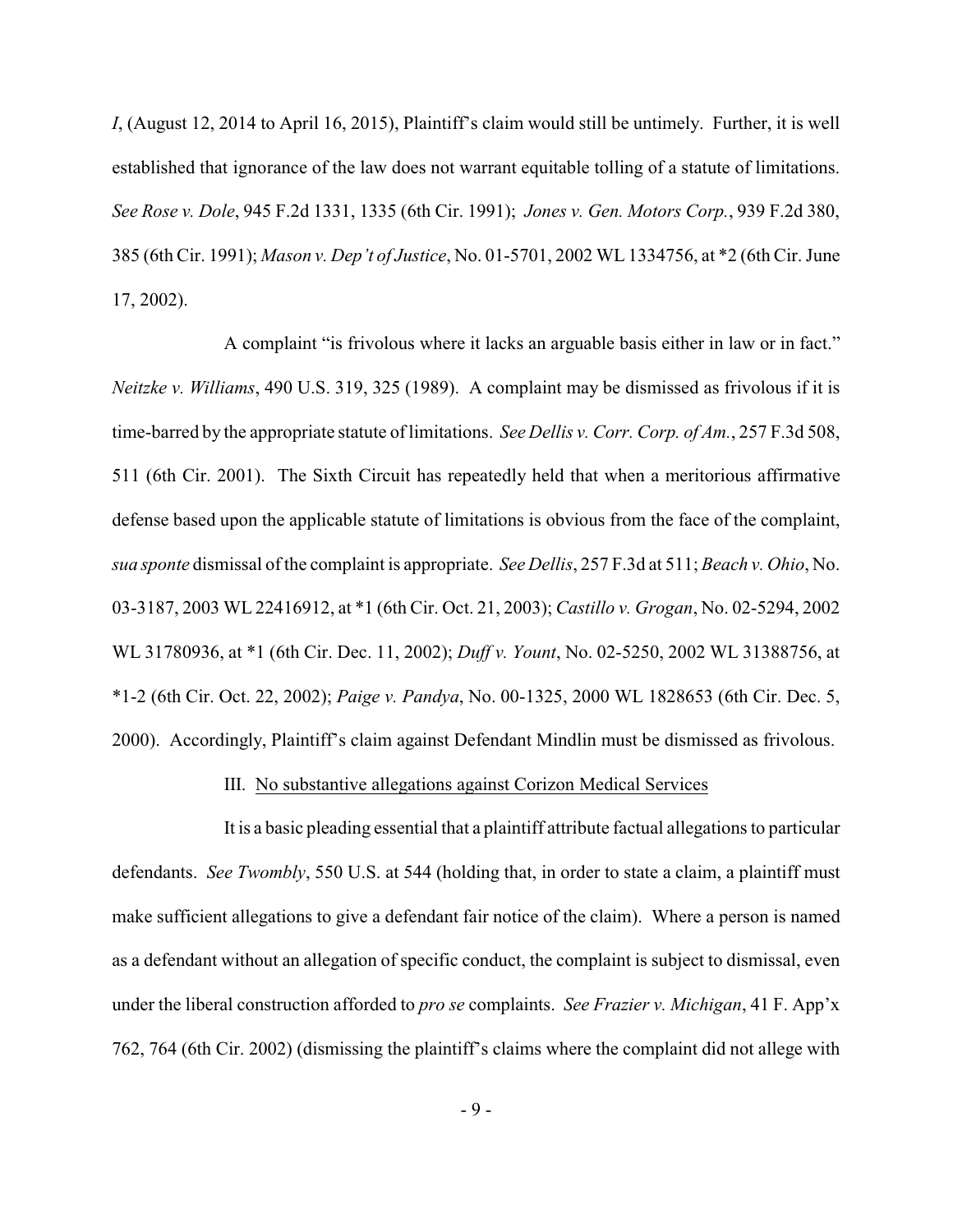any degree of specificity which of the named defendants were personally involved in or responsible for each alleged violation of rights); *Griffin v. Montgomery*, No. 00-3402, 2000 WL 1800569, at \*2 (6th Cir. Nov. 30, 2000) (requiring allegations of personal involvement against each defendant)); *Rodriguez v. Jabe*, No. 90-1010, 1990 WL 82722, at \*1 (6th Cir. June 19, 1990) ("Plaintiff's claims against those individuals are without a basis in law as the complaint is totally devoid of allegations as to them which would suggest their involvement in the events leading to his injuries."); *see also Wright v. Smith*, 21 F.3d 496, 501 (2d Cir. 1994); *Krych v. Hvass*, 83 F. App'x 854, 855 (8th Cir. 2003); *Potter v. Clark*, 497 F.2d 1206, 1207 (7th Cir. 1974); *Williams v. Hopkins*, No. 06-14064, 2007 WL 2572406, at \*4 (E.D. Mich. Sept. 6, 2007); *McCoy v. McBride*, No. 3:96-cv-227RP, 1996 WL 697937, at \*2 (N.D. Ind. Nov. 5, 1996); *Eckford-El v. Toombs*, 760 F. Supp. 1267, 1272-73 (W.D. Mich. 1991).

In the body of Plaintiff's complaint, he fails to attribute any action or failure to act, much less unconstitutional action or failure to act, to Corizon. Plaintiff states only that Corizon is sued in its official capacity and asks the Court to order Corizon (and the MDOC) to allow Plaintiff to see an orthopedic specialist.<sup>3</sup>

An understanding of how Corizon might be liable for violating § 1983 is helpful to evaluating the sufficiencyof Plaintiff's allegations. As a starting point, Corizon is susceptible to suit under § 1983 as one acting under color of state law. *Hicks v. Frey*, 992 F.2d 1450, 1458 (6th Cir. 1993) ("It is clear that a private entity which contracts with the state to perform a traditional state function such as providing medical services to prison inmates may be sued under § 1983 as one

<sup>3</sup>With respect to Plaintiff's other requests for relief, Plaintiff does not request that the relief be awarded specifically against Defendant Mindlin, Defendant Corizon, or both Defendants.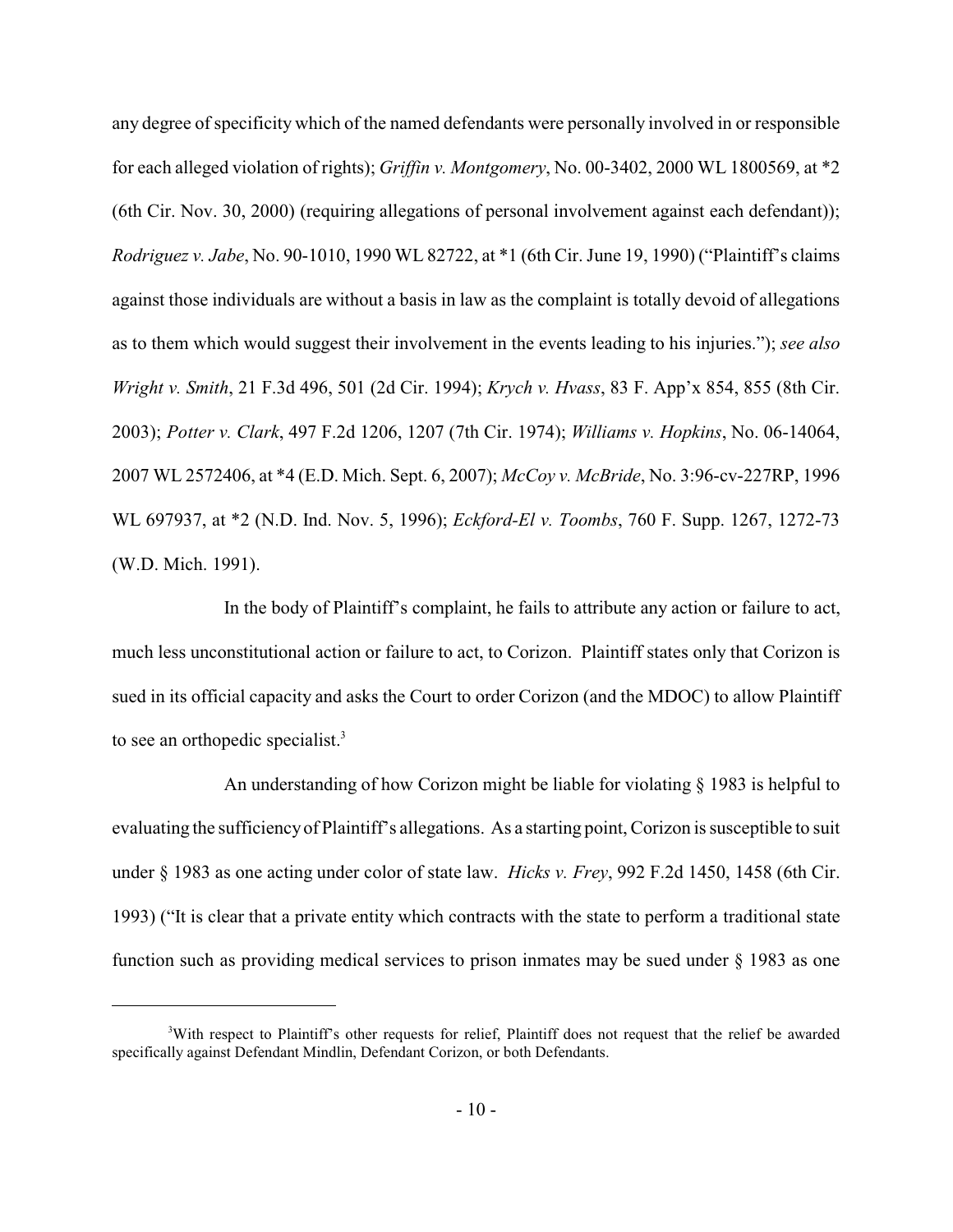acting 'under color of state law.'"), *abrogation on other grounds recognized by Warren v. Prison Health Servs., Inc.*, 576 F. App'x 545, 559 (6th Cir. 2014). As a corporate entity, Corizon can only act through its employees.<sup>4</sup> Nonetheless, Corizon cannot be held vicariously liable for the § 1983 violations of its employees under a theory of *respondeat superior*. *Street v. Corrections Corp of America*, 102 F.3d 810, 818 (6th Cir. 1996) ("'A defendant cannot be held liable under section 1983 on a *respondeat superior* or vicarious liability basis. *Monell v. Department of Social Serv.*, 436 U.S. 658 (1978). *Monell* involved a municipal corporation, but every circuit to consider the issue has extended the holding to private corporations as well.'"). Instead, a private entity acting under color of state law is only liable when the execution of its practice, policy, or custom inflicts the injury or serves as the moving force behind the deprivation of the plaintiff's rights. *See Baker v. Stevenson*, 605 F. App'x 514, 520 (6th Cir. 2015); *Savoie v. Martin*, 673 F.3d 488, 494 (6th Cir. 2012); *Johnson v. Karnes*, 398 F.3d 868, 877 (6th Cir. 2005). Plaintiff makes no such allegations against Corizon. Thus, his allegations fall short of the minimal pleading standards under FED.R. CIV. P. 8 (requiring "a short and plain statement of the claim showing that the pleader is entitled to relief"). Plaintiff's claim against Corizon, therefore, is properly dismissed.

> IV. If Plaintiff intended to name other healthcare providers as Defendants, his claims would be precluded by the decision in *Rogers I* or properly dismissed for failure to state a claim based upon the persuasive reasoning of *Rogers I*

Plaintiff does not identifyanyother healthcare providers as Defendants in this action; but, he refers to several of them. Many were also identified as Defendants in his proposed amended complaint in *Rogers I*. When the Court of Appeals determined that the proposed amended complaint

<sup>4</sup> *See In re NM Holdings Co.*, LLC, 622 F.3d 613, 620 (6th Cir. 2010) (quoting *Upjohn Co. v. New Hampshire Ins. Co.*, 476 N.W.2d 392, 400 (Mich. 1991) ("'A corporation can only act through its employees . . . .'")).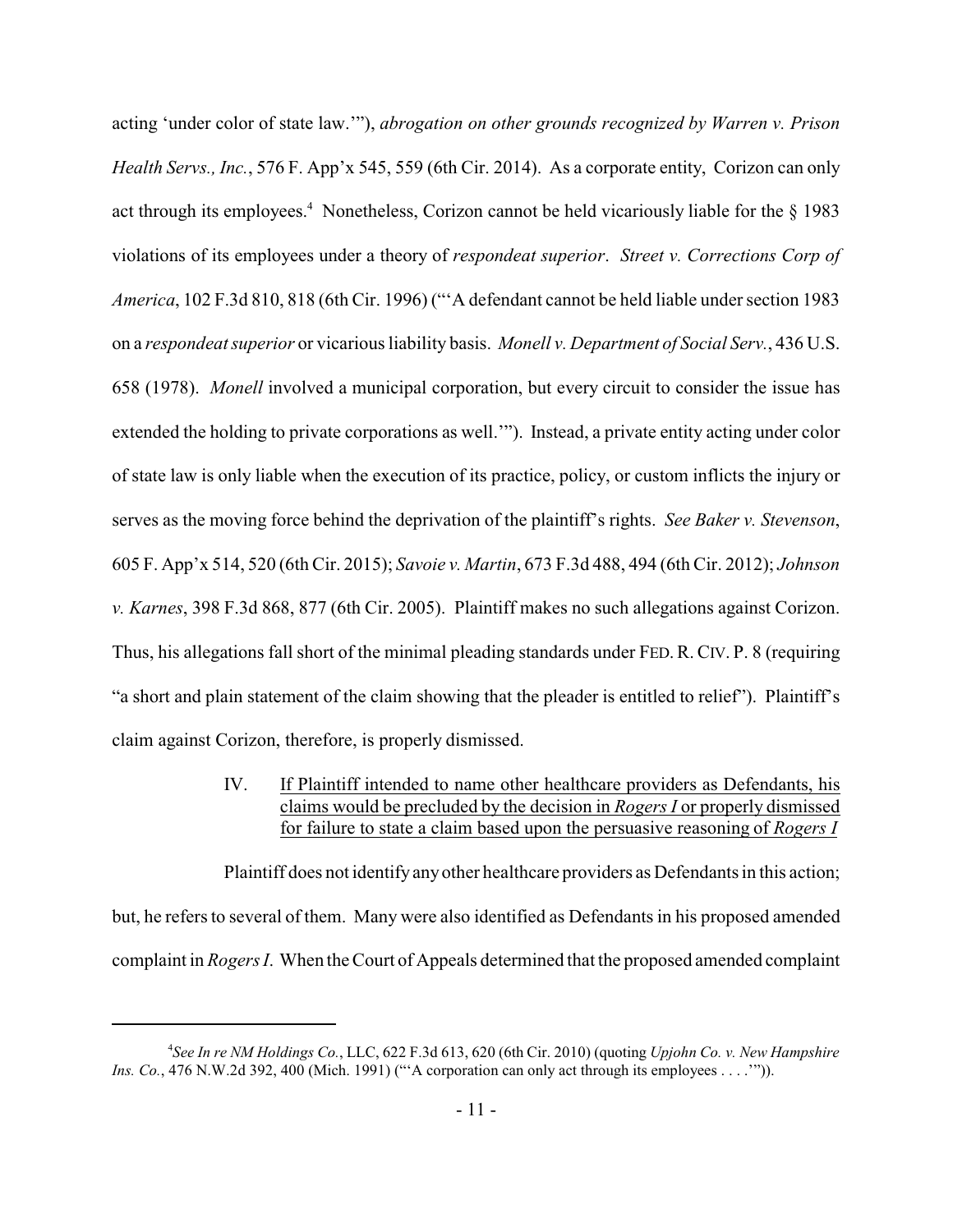would be futile, it effectively ruled that Plaintiff had failed to state a claim against those Defendants.

*See Riverview Health Institute LLC v. Medical Mutual of Ohio*, 601 F.3d 505, 512 (6th Cir. 2010)

("A proposed amendment is futile if the amendment could not withstand a Rule  $12(b)(6)$  motion to dismiss.'").

*Res judicata* can be a proper basis for dismissal under 28 U.S.C. § 1915(e)(2)(B). 5

This Court's analysis of the *res judicata* issue in *Seaton v. Caruso*, No. 1:10-cv-595, 2010 WL

4962969 (W.D. Mich. Dec. 1, 2010), where the plaintiff also filed serial virtually identical

complaints, is compelling:

The allegations in the instant complaint are similar to those set forth in *Seaton v. Sova et al.*, Case No. 1:08–cv–1131, docket # 9 (W.D.Mich. July 10, 2009). In that action, Plaintiff sued the same nineteen Defendants for violating his rights under the Due Process Clause, the Ex Post Facto Clause and the Equal Protection Clause as to the same 2007 and 2008 major misconduct convictions as in the present action. In the previous action, the court found that Plaintiff did not have a constitutional right to an effective grievance process, failed to allege any involvement byPatricia Caruso that would make her liable as a supervisor, and failed to state claims for assault and battery and for his placement in segregation. *See Seaton*, Case No. 1:08–cv–1131, docket # 9 (W.D.Mich. July 10, 2009). The court dismissed all of Plaintiff's claims against the nineteen prison officials with prejudice for failure to state a claim. *Id.*  The Sixth Circuit affirmed the decision on February 4, 2010. *See id.*, Order, docket # 23.

The doctrine of claim preclusion, sometimes referred to as *res judicata*, provides that if an action results in a judgment on the merits, that judgment operates as an absolute bar to any subsequent action on the same cause between the same

<sup>5</sup> *See Cieszkowska v. Gray Line New York*, 295 F.3d 204 (2d Cir. 2002); *Gimenez v. Margan Stanley DW, Inc*., 202 F. App'x 583, 584 (3rd Cir. 2006); *Wash v. Johnson*, No. 01-60279, 2001 WL 1467323, \*1 (5thCir. Oct. 25, 2001); *Leirer v. Ohio Bureau of Motor Vehicles Compliance Unit*, 246 F. App'x 372, 373-374 (6th Cir. 2007); *Hill v. Elting*, 9 F. App'x 321, 321-322 (6th Cir. 2001); *Taylor v. Reynolds*, 22 F. App'x 537, 538-539 (6th Cir. 2001); *Gleash v. Yuswak*, 308 F.3d 758, 760-761 (7th Cir. 2002); *Pointer v. Parents for Fair Share*, 87 F. App'x 12 (8th Cir. 2004); *Seevers v. United States*, 19 F. App'x 626, 627 (9th Cir. 2001); *Kirby v. OCWEN Loan Servicing, LLC*, 641 F. App'x 808, 811 n.2 (10th Cir. 2016); *Harmon v. Webster*, 263 F. App'x 844, 846 (11th Cir. 2008); *Foss v. City of Battle Creek*, No. 1:12-cv-215, 2012 WL 5844896 \*3-5 (W.D. Mich. Oct. 23, 2012); *Seaton v. Caruso*, No. 1:10-cv-595, 2010 WL 4962969, \*4 (W.D. Mich. Dec. 1, 2010); *Kenyatta v. City of Muskegon Heights*, No. 1:05-cv-849, 2006 WL 374229 (W.D. Mich. Feb. 17, 2006).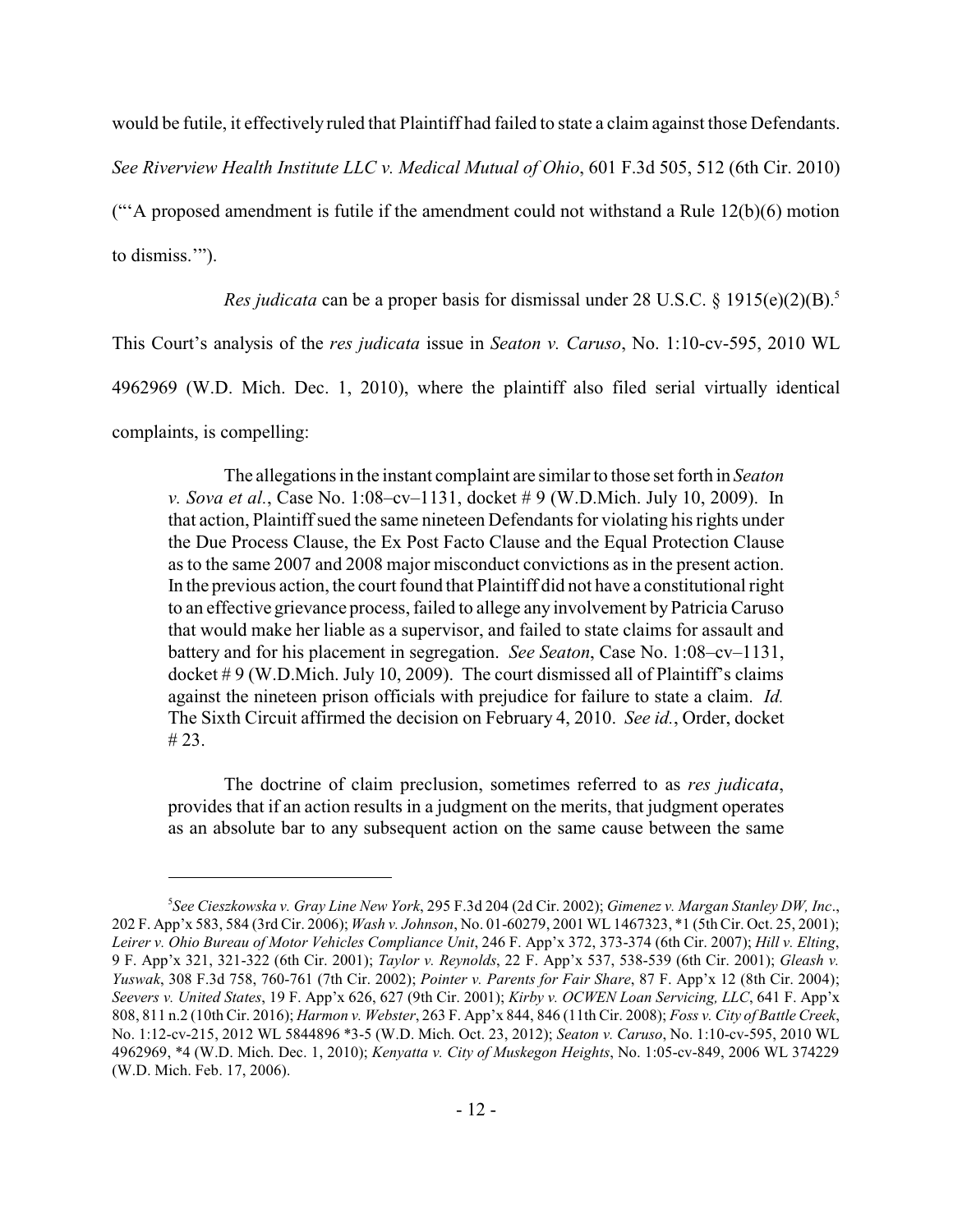parties or their privies, with respect to every matter that was actually litigated in the first case, as well as every ground of recovery that might have been presented. *Black v. Ryder/P.I.E. Nationwide, Inc.*, 15 F.3d 573, 582 (6th Cir.1994); *see Kremer v. Chemical Const. Corp.*, 456 U.S. 461, 467 n. 6, 102 S.Ct. 1883, 72 L.Ed.2d 262 (1982); *see also Bowen v. Gundy*, No. 96–2327, 1997 WL 778505, at \*1 (6th Cir. Dec.8, 1997). Claim preclusion operates to relieve parties of the cost and vexation of multiple lawsuits, conserve judicial resources, and by preventing inconsistent decisions, encourage reliance on adjudication. *Allen v. McCurry*, 449 U.S. 90, 94, 101 S.Ct. 411, 66 L.Ed.2d 308 (1980). In order to apply the doctrine of claim preclusion, the court must find that (1) the previous lawsuit ended in a final judgment on the merits; (2) the previous lawsuit was between the same parties or their privies; and (3) the previous lawsuit involved the same claim or cause of action as the present case. *Allen*, 449 U.S. at 94; *accord Federated Dep't Stores, Inc. v. Moitie*, 452 U.S. 394, 398, 101 S.Ct. 2424, 69 L.Ed.2d 103 (1981).

The three elements of *res judicata* are satisfied in this case. First, Plaintiff previously filed a nearly identical action in this Court, which was dismissed on July 10, 2009, for failure to state a claim. *See Seaton*, Case No. 1:08–cv–1131, docket # 9. The claims in the previous case therefore were fully adjudicated and determined to be without merit. Second, in the instant action, Plaintiff sues the same nineteen Defendants named in the previous case. Third, the claims asserted in both cases concern the same 2007 and 2008 major misconduct convictions. Because the claims in the instant case either are the same as those presented in the previous action or could have been litigated in the previous action, the third element has been met. As a result, Plaintiff's claims in the instant action are barred by *res judicata*.

*Seaton*, 2010 WL 4962969, \*3.

As in *Seaton*, the allegations Plaintiff makes now in this action are indistinguishable from the allegations he made in his proposed amended complaint in the Sixth Circuit Court of Appeals in the *Rogers I* Appeal. That court has already determined that those allegations, at least with respect to Plaintiff's claims through September 30, 2014, the date of Plaintiff's proposed amendment, fail to state a claim. *Rogers I* ended in a final judgment, the parties are the same, and the claims are the same. Accordingly, those claims are barred by *res judicata*. 6

<sup>6</sup>A claim dismissed because of a *res judicata* bar is properly characterized as frivolous. *See Murray v. Reed*, No. 02–2458, 2003 WL 21377472, at \*1 (6th Cir. June 12, 2003) (affirming dismissal of claim barred by res judicata as frivolous); *Taylor v. Reynolds*, No. 01–5059, 2001 WL 1450693, at \*1 (6th Cir. Nov.8, 2001) (same).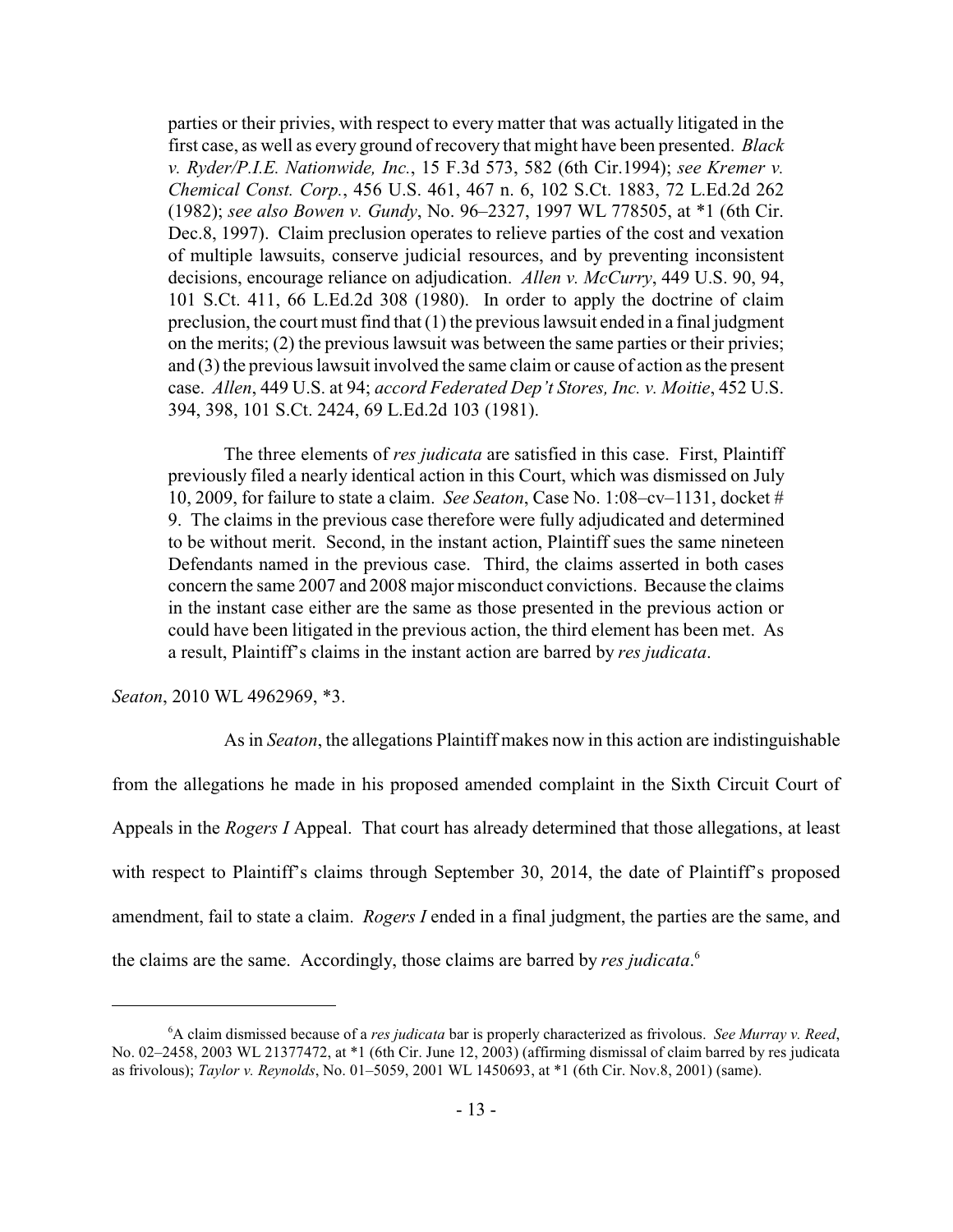To the extent Plaintiff intended to name other referenced healthcare providers as Defendants with respect to conduct that postdated his *Rogers I* proposed amended complaint, the Sixth Circuit's decision in *Rogers I* would not bar those claims. Nonetheless, the Sixth Circuit's decision provides an overwhelmingly persuasive argument that the more recent claims should also be dismissed because the conduct alleged simply does not rise to the level of an Eighth Amendment violation. Whether considered from 2011 to 2014, the time frame at issue in *Rogers I*, or from 2014 to date, the Sixth Circuit's determination holds true:

Rogers's treating physicians responded to his complaints of discomfort and limited mobility by instructing him to use a warm compress or heating pad, ordering an x-ray that revealed normal results, and offering him pain medication. Rogers's belief that "more should have been done by way of diagnosis and treatment" does not establish deliberate indifference.

*Rogers v. Ojibway Correctional Facility*, No. 14-2200 at 3 (6th Cir. Mar. 23, 2015). There is nothing in Plaintiff's current allegations or the medical record he has supplied that bolsters his claim that his healthcare providers have been deliberately indifferent to his serious medical need. Accordingly, Plaintiff has failed to state such a claim against them.

## **Conclusion**

Having conducted the review required bythe Prison Litigation Reform Act, the Court determines that Plaintiff's action will be dismissed as frivolous and for failure to state a claim pursuant to 28 U.S.C. §§ 1915(e)(2) and 1915A(b), and 42 U.S.C. § 1997e(c).

The Court must next decide whether an appeal of this action would be in good faith within the meaning of 28 U.S.C. § 1915(a)(3). *See McGore v. Wrigglesworth*, 114 F.3d 601, 611 (6th Cir. 1997). For the same reasons that the Court dismisses the action, the Court discerns no good-faith basis for an appeal. Should Plaintiff appeal this decision, the Court will assess the